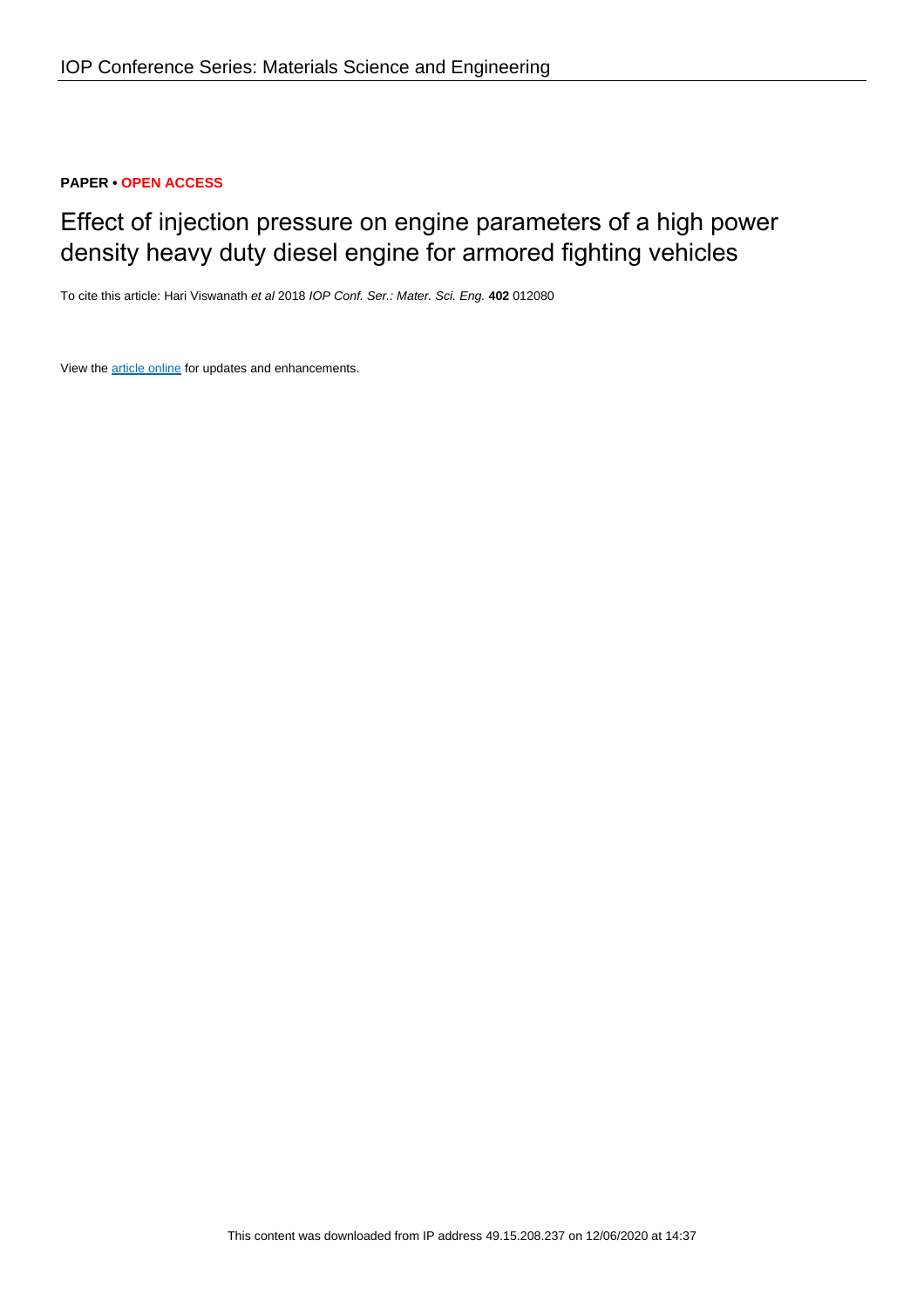# **Effect of injection pressure on engine parameters of a high power density heavy duty diesel engine for armored fighting vehicles**

**Hari Viswanath<sup>1</sup> , Kumarasamy A<sup>2</sup> and Jensen Samuel J<sup>3</sup>**

<sup>1</sup> Scientist 'E', *CVRDE*, Defence Research and Development Organisation, India <sup>2</sup> Scientist 'G', *CVRDE*, Defence Research and Development Organisation, India <sup>3</sup>Senior Project Officer, *Indian Institute of Technology Madras*, Chennai, India

\*Corresponding Author: hariviswanath@cvrde.drdo.in

**Abstract.** This paper presents the results of a parametric study on the effect of varying the fuel injection pressure of a turbocharged multi-cylinder heavy duty off-highway diesel engine. The study is based on one-dimension engine models simulated in AVL BOOST**TM** engine simulation software. The base engine model has been validated using performance data from test bench. The fuel injection pressure has been varied and the start of injection has been swept at each injection pressure and speed. As a result, a collection of data has been obtained from which the injection pressure and the start of injection for the most efficient engine performance would be obtained as a function of speed. The generated data could serve as an input for detailed CFD simulations for further optimisation.

*Keywords:* Fuel injection pressure, heavy duty off-highway diesel engine, one-dimensional engine model, AVL BOOST, start of injection.

### **1. Introduction**

 With advancement in technology, it has now been made viable to use high pressure fuel injection systems with electronic engine controls under challenging environmental conditions, such as the ones encountered in military applications. These high pressure injection systems have the advantage of increased specific power, increased fuel economy, reduced pollutant emissions, noise and vibrations [1].

Compared with gasoline, diesel is more viscous and hence more difficult to pulverize upon direct injection in to combustion chamber. Imperfect mixing leads to more un-burnt elements, hence more pollutant, lesser fuel economy and power. High pressure injection systems are intended to improve this pulverization process. Solenoid/piezoelectric valves give precise control with respect to the injection time and quantity, and higher pressure leading to better fuel atomization. Higher pressure enables the injected fuel jet inside the chamber at high velocity and atomize into small-sized droplets resulting in rapid evaporation and completely utilise the air charge within the combustion chamber in the available time.

1 Content from this work may be used under the terms of the[Creative Commons Attribution 3.0 licence.](http://creativecommons.org/licenses/by/3.0) Any further distribution of this work must maintain attribution to the author(s) and the title of the work, journal citation and DOI. Published under licence by IOP Publishing Ltd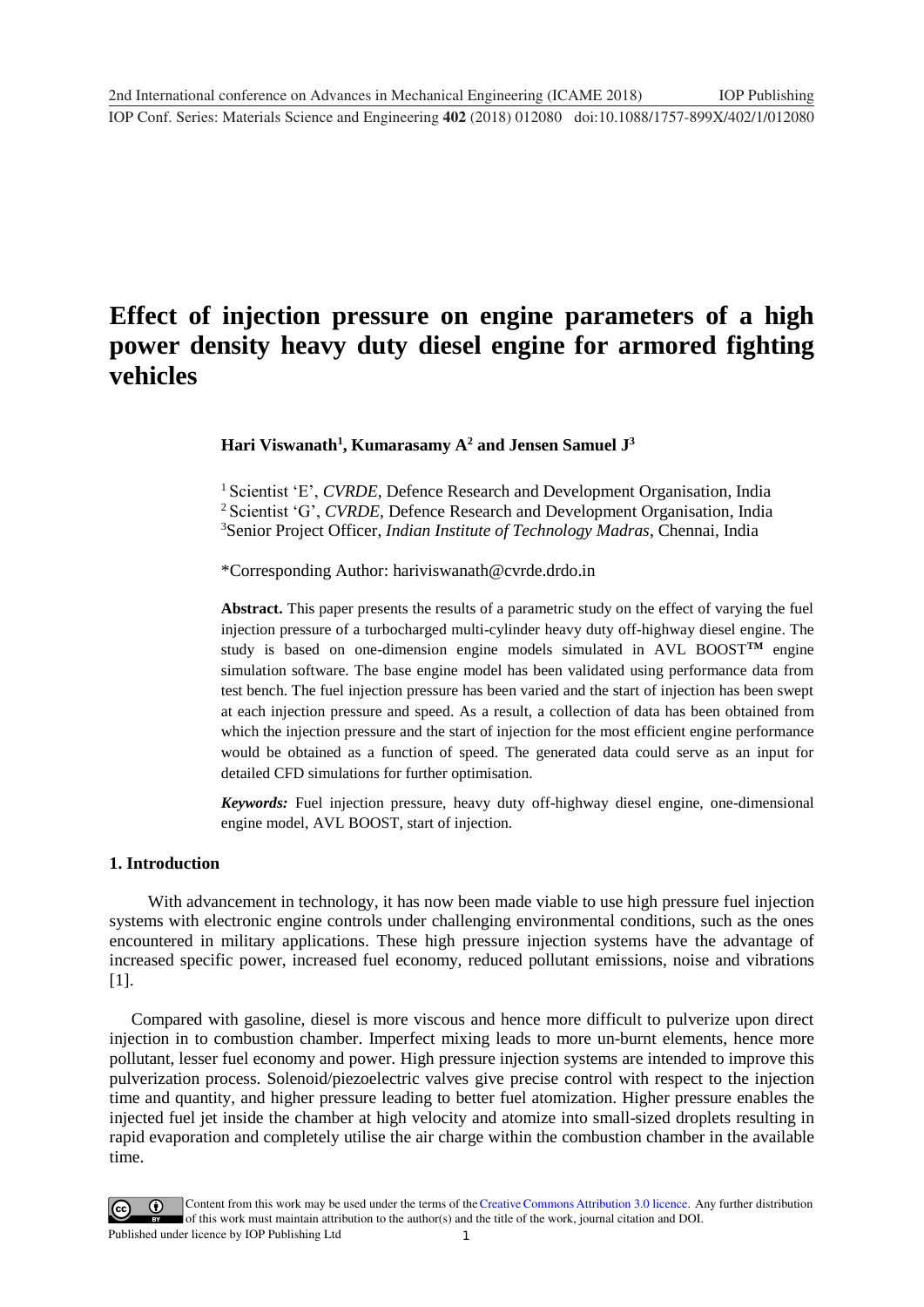**1234567890**''"" IOP Conf. Series: Materials Science and Engineering **402** (2018) 012080 doi:10.1088/1757-899X/402/1/012080 2nd International conference on Advances in Mechanical Engineering (ICAME 2018) IOP Publishing

Many have attempted to predict the effect of injection pressure on engine performance and emissions [2][3]. Though these studies were on performance base, the main concentration was given on emissions. In this work an effort is made to establish the injection pressure effect on engine performance of a Armoured Fighting Vehicle diesel engine.

With the above objective, it has been decided to increase the injection pressure of the existing 1000 hp engine from 680 bar injection pressure to 1800 bar injection pressure to ascertain its effect on performance of the engine. The purpose of the study is made to predict the injection pressure and injection timing effects for the above engine using AVL BOOST one dimensional engine stimulation tool. This study has been considered with the constraint of not changing the existing combustion package. In order to further optimise engine performance, the engine's electronic control unit can inject the fuel in multiple injections, thus affecting the explosiveness and vibration, which is beyond the scope of this present work.

#### **2. Engine modeling**

 AVL BOOST is used to simulate a wide range of engine parameters based on one dimensional engine models. The pressures, temperatures and flow velocities calculated from the gas dynamic equations represent mean values over the pipe cross-section. Flow losses dimensional effects and locations in the engine are considered by flow coefficients. Engine dimensions are based on measurements made on 1000 hp twin turbocharged 12-cylinder diesel engine and thermodynamic parameters have been input based on the experimental data measured on the same engine. The test engine specification is shown in Table 1. Engine model built in AVL BOOST is shown in figure 1. The thermodynamic data at various points of the inlet and outlet have been input as corresponding initialization values in the model. The engine consists of articulated connecting rod and hence its motion is defined by normalized piston displacement as a function of engine crank angle.

| Engine                    | Up-rated V46-6 Engine                          |
|---------------------------|------------------------------------------------|
| <b>Type</b>               | Direct injection water cooled<br>diesel engine |
| <b>B</b> ore              | $150 \text{ mm}$                               |
| Stroke                    | 180mm (LH); 186.7mm (RH)                       |
| <b>Compression Ratio</b>  | 14:1                                           |
| <b>Rated Power</b>        | 1000 hp @ 2000 rpm                             |
| Maximum Torque            | 3850 Nm @ 1400 rpm                             |
| <b>Injection Pressure</b> | 650 <sub>bar</sub>                             |
| Start of Injection        | 30 deg. BTDC (static)                          |

**Table 1.** Specification of test engine.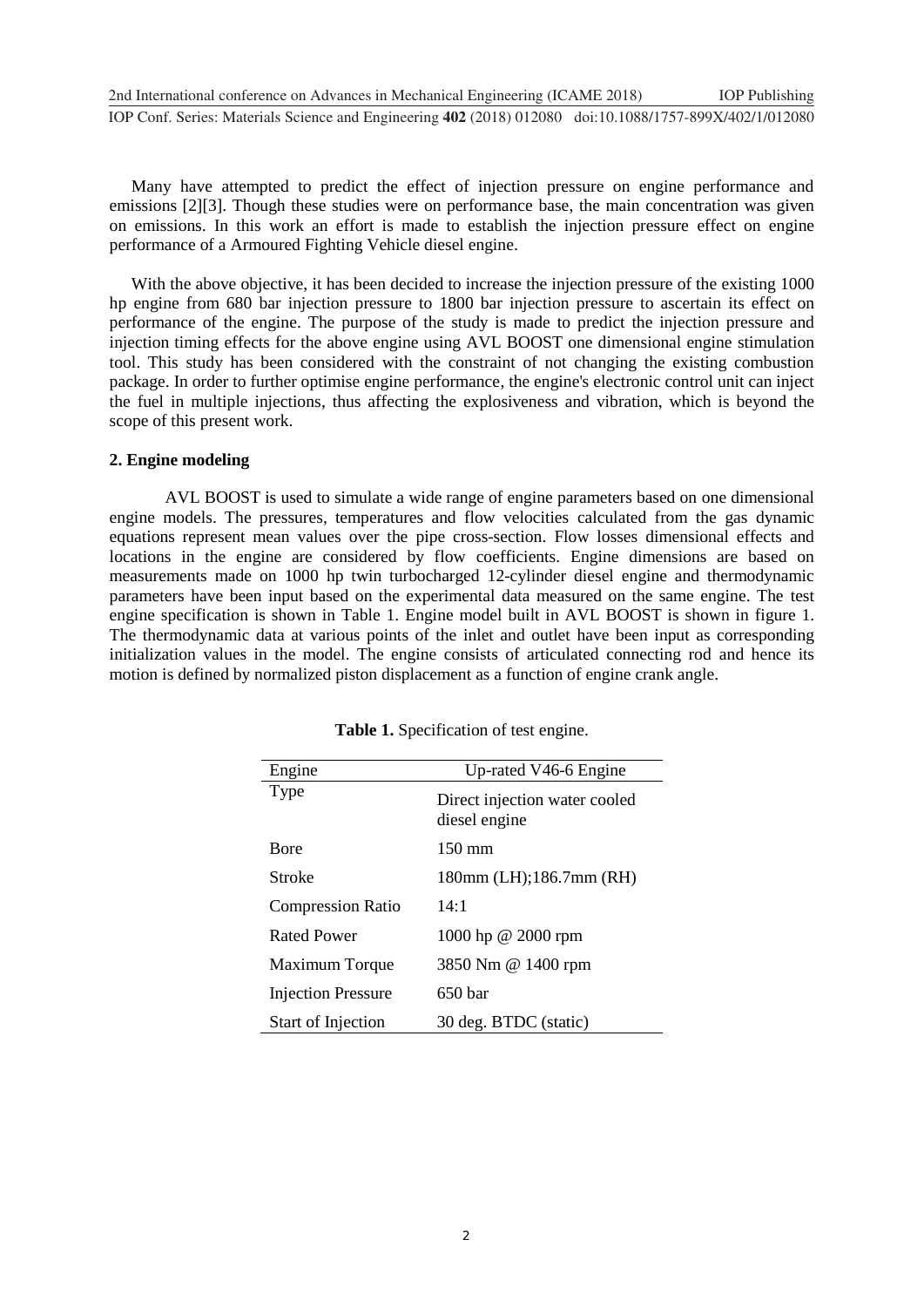**1234567890**''"" IOP Conf. Series: Materials Science and Engineering **402** (2018) 012080 doi:10.1088/1757-899X/402/1/012080 2nd International conference on Advances in Mechanical Engineering (ICAME 2018) IOP Publishing



**Figure 1.** Engine model in AVL BOOST.

The simplest approach for combustion modeling recommended by AVL BOOST is by rate of heat release. Heat release of an engine is determined by the measured cylinder pressure. Using the total heat supplied per cycle, determined from the amount of fuel in the cylinder and air-fuel ratio, AVL BOOST calculates the heat input per crank angle degree. In order to calculate the injection pressure effect on parameters in direct injection compression ignition engines, the above approach is not viable and hence the approach of using the AVL Mixture Controlled Combustion (MCC) model to predict the combustion characteristics is used for this study.

#### **3. Engine model validation**

 It is important to validate the base engine model with the experimental data before any parameter variation could be simulated. Hence the engine model has first been simulated in AVL BOOST with its existing injection parameters and with BMEP control mode to produce the same power as the experimental engine. A comparison of the simulated results with the experimental data is produced in Table 2. and figure 2. The results show that the simulated data are in agreement with experimental results obtained.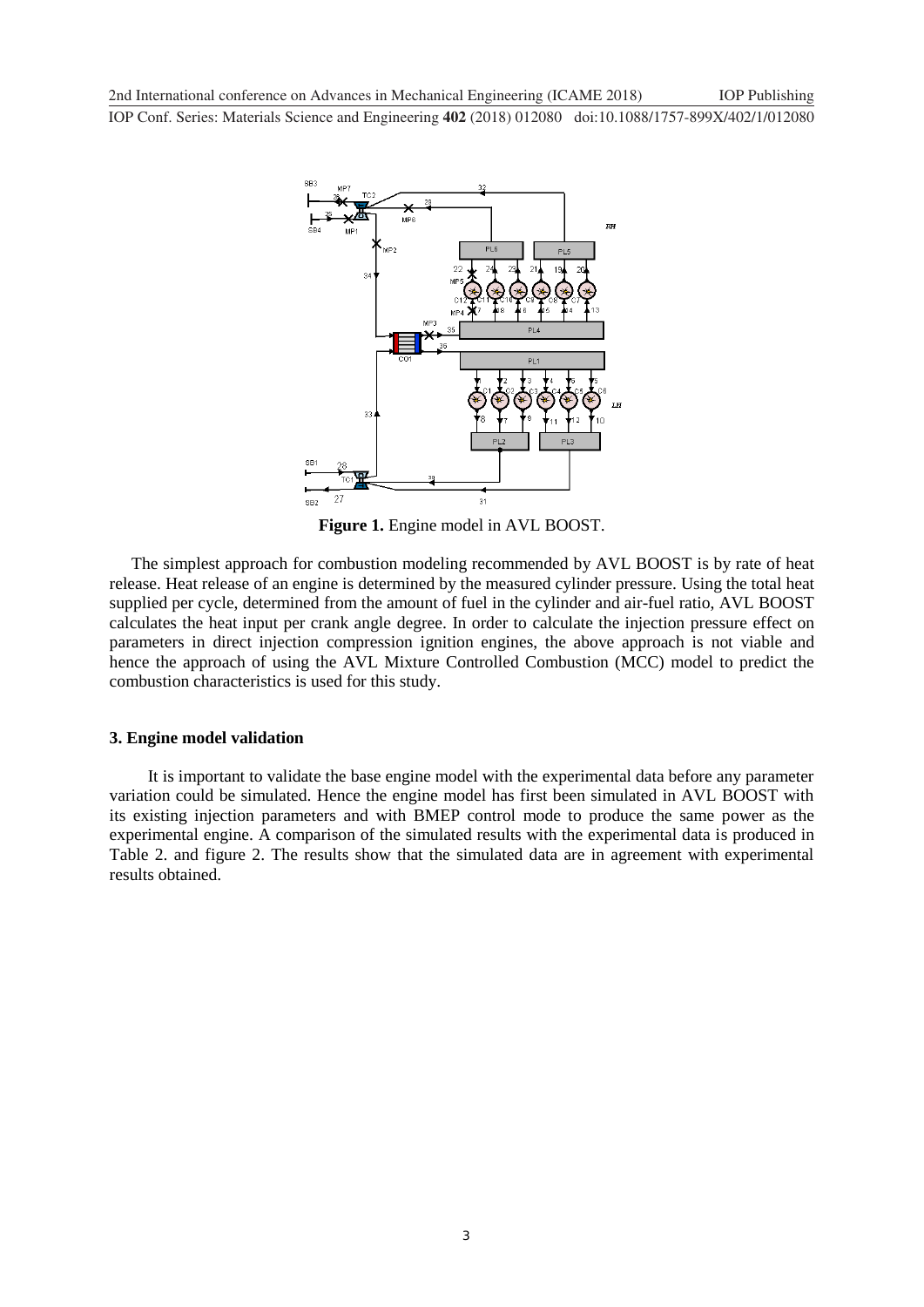| Data                                    | Experimental   | Simulated | Percentage<br>Variation<br>(% ) |
|-----------------------------------------|----------------|-----------|---------------------------------|
| Speed (rpm)                             | 2000           | 2000      |                                 |
| Power (kW)                              | 672.6          | 674.2     | 0.24                            |
| Torque (N.m)                            | 3211           | 3219.1    | 0.25                            |
| BSFC $(g/kW.hr)$                        | 231            | 238.5     | 3.23                            |
| BMEP (bar)                              | 10.6           | 10.4      | 1.85                            |
| Fuelling (mg/cyc)                       | 213.8          | 222.7     | 4.15                            |
| Air mass flow rate<br>(kg/hr.)          | 4484           | 4553.3    | 1.55                            |
| Avg. AFR                                | 29             | 28.92     | 0.27                            |
| <b>PFP</b><br>(bar)                     | 134.9          | 126.5     | 6.27                            |
| PFP crank angle<br>$(\text{deg.})$      | $\overline{7}$ | 5.14      |                                 |
| Peak pressure rise<br>$\frac{bar}{deg}$ | 4.55           | 5.84      | 0.96                            |
| PPR at crank angle<br>$(\text{deg})$    | -9             | $-13.16$  |                                 |

**Table 2**. Comparison of simulated results with experimental data.



**Figure 2.** Pressure - Crank Angle at 100% load and 2000 rpm.

#### **4. BMEP control**

 In AVL BOOST, the BMEP Control provides a way to obtain a target BMEP value. This is controlled by the injected fuel mass to the Cylinders. According to equation (1) the injected fuel mass of the engine cylinders is controlled [4].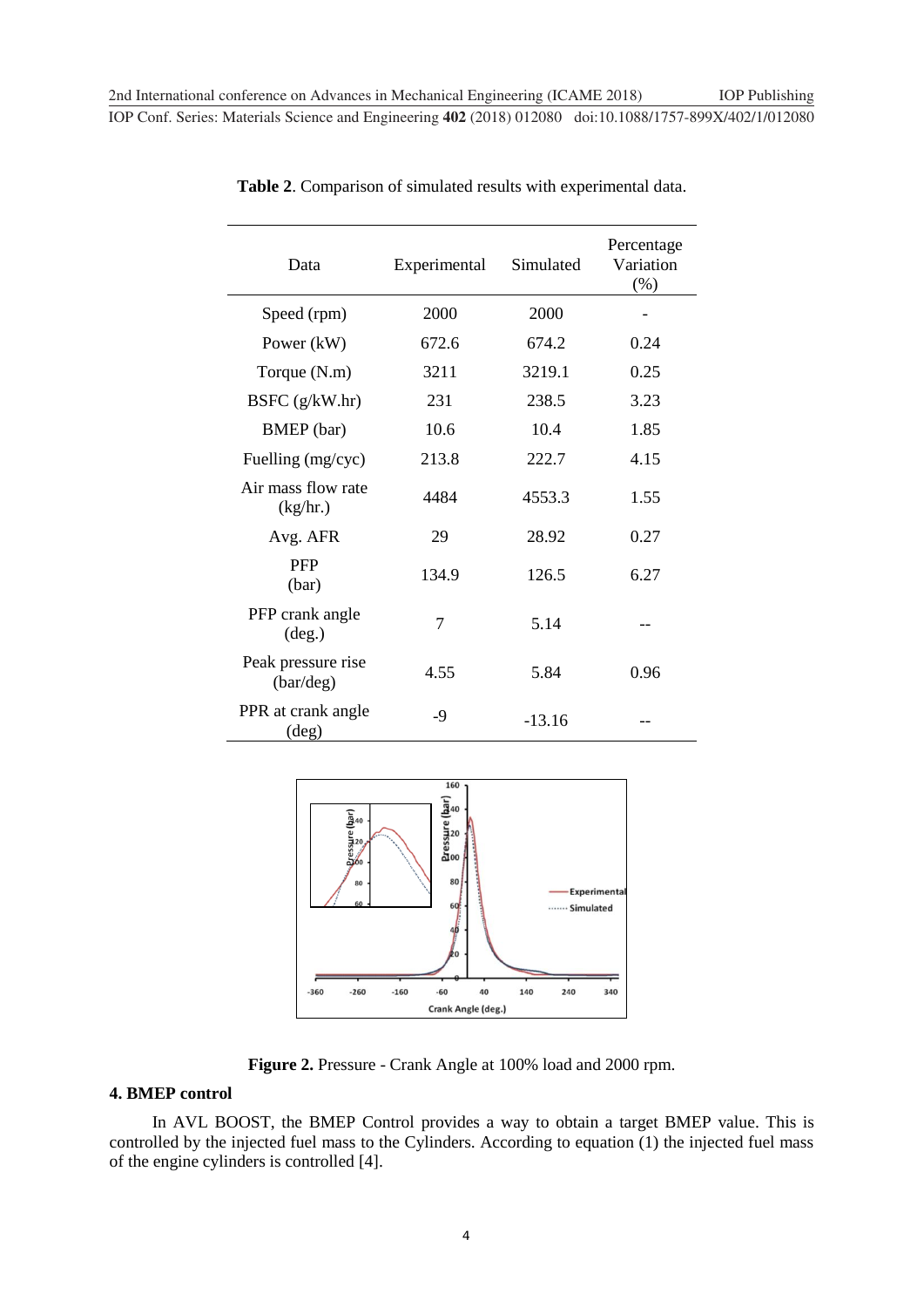$$
vc = vc_{guess} + (vc_{upper} - vc_{lower})\frac{i}{t_{CDUR}} \int_0^t (BMEP_{des} - BMEP) \cdot dt
$$
 (1)

It was observed that due to the assumption of fuelling to achieve the target BMEP, maintaining a constant target BMEP is not possible, and a marginal variation in calculated BMEP was obtained as seen in figure 3. This is accepted since the variation is found to be less than 0.04%.



**Figure 3.** Trend in BMEP estimation.

#### **5. Injection timing optimization**

Fuel-Injection timing essentially controls the start of combustion. While the air, in to which the fuel is injected varies as injection timing is varied, and thus ignition delay may alter, these are calculated. Also the fuel-injection rate and fuel nozzle design (including number of holes) all affect the diesel fuel spray characteristics and its mixing. At fixed speed and constant BMEP, the engine shows a minimum BSFC at a particular start of injection for a given injection pressure as seen in figure 4. This optimum start of injection was found to vary from 16 deg. BTDC (dynamic) at 1200 bar pressure to 12 deg. BTDC (dynamic) at 1800 bar pressure, as shown in Table 3. Any advancement or retard of injection timing from this shows high BSFC levels, as seen in figure 4. However for the purpose of comparison, 16 deg. BTDC has been chosen as the standard timing for start of injection in this analysis.

**Table 3**. Optimum SOI vs injection pressure.

| <b>Injection Pressure</b><br>(bar)         | 1200 | 1400 | 1600 | 1800 |
|--------------------------------------------|------|------|------|------|
| Start of Injection<br>$(\text{deg. BTDC})$ | 16   | 15   | 14   | 12   |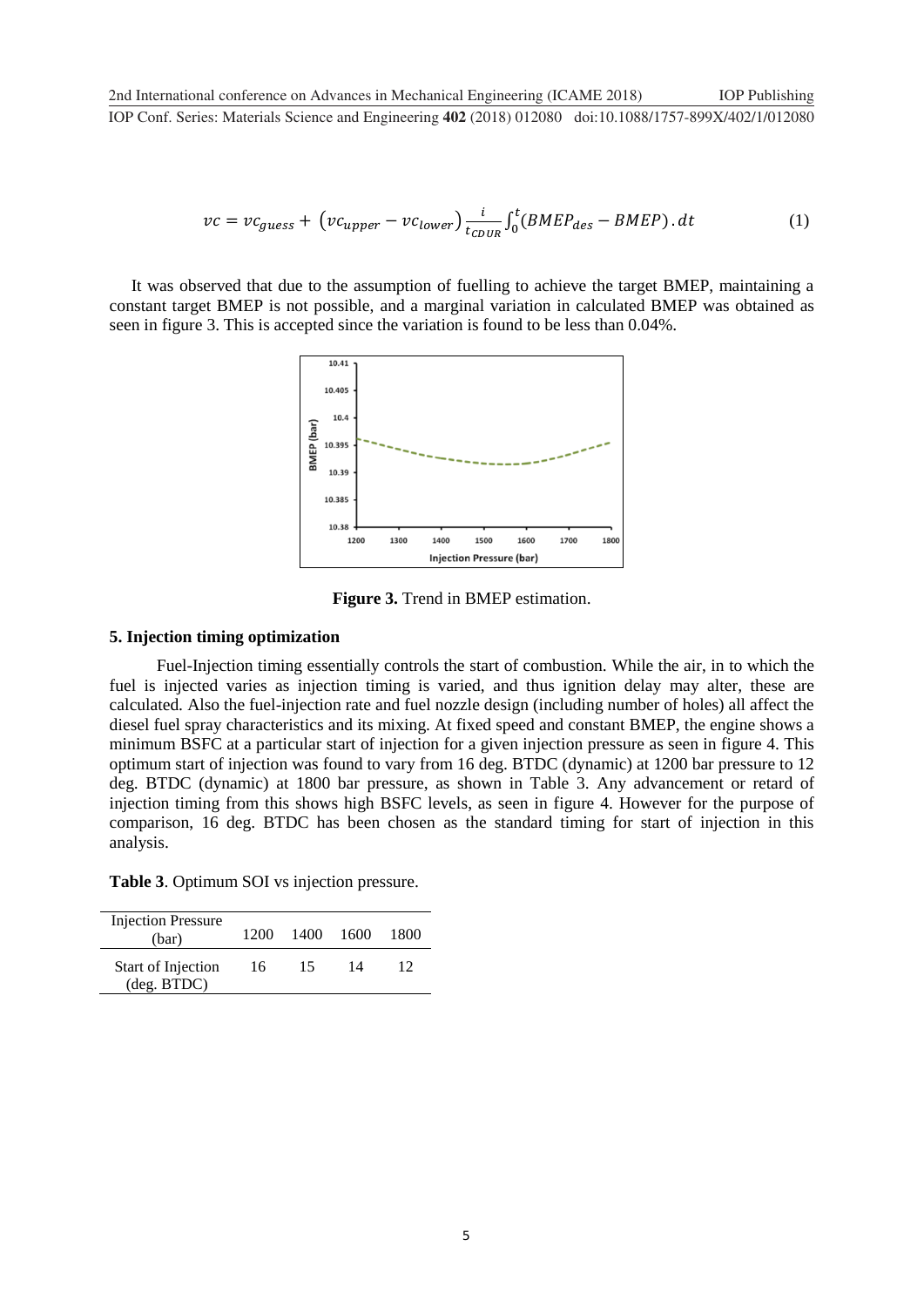

**Figure 4.** BSFC vs. Start of fuel injection**.** 

#### **6. Effect of injection pressure on ignition delay**

 Ignition delay of a given fuel is critical in deciding the performance of the engine in areas such as thermal efficiency, silent operation, misfiring, smoking and knocking of the engine. With longer ignition delay, most fuel is injected before ignition and this will lead to very rapid rate of pressure rise, due to higher combustion rate, and high peak pressure after ignition. In the most severe cases, the rate of combustion is so rapid that detonation of the whole fuel - air mixture occurs and results in audible knocking. With a smaller ignition delay, ignition starts before all fuel is injected. Therefore, the rate of combustion, subsequently the rate of pressure rise are controlled by fuel injection rate which results in smooth engine operation [5].

 Ignition delay involves a physical and a chemical delay. The physical delay involves the atomization vaporization and mixing of the fuel vapor with air. The chemical processes which are the pre-combustion reactions of the fuel, air, residual gas mixture which lead to auto-ignition. It is generally agreed [6-11] that injection pressure and subsequently the size of the droplets injected influence the atomization and mixing of the fuel vapor. An increase of injection pressure may enhance the atomization of fuel, the extent of spray penetration and provide a more distributed vapor phase and hence results in a better mixture. In this work it is observed that the injection pressure increase will tend to decrease the ignition delay, as shown in figure 5.



**Figure 5.** Ignition delay vs. injection pressure.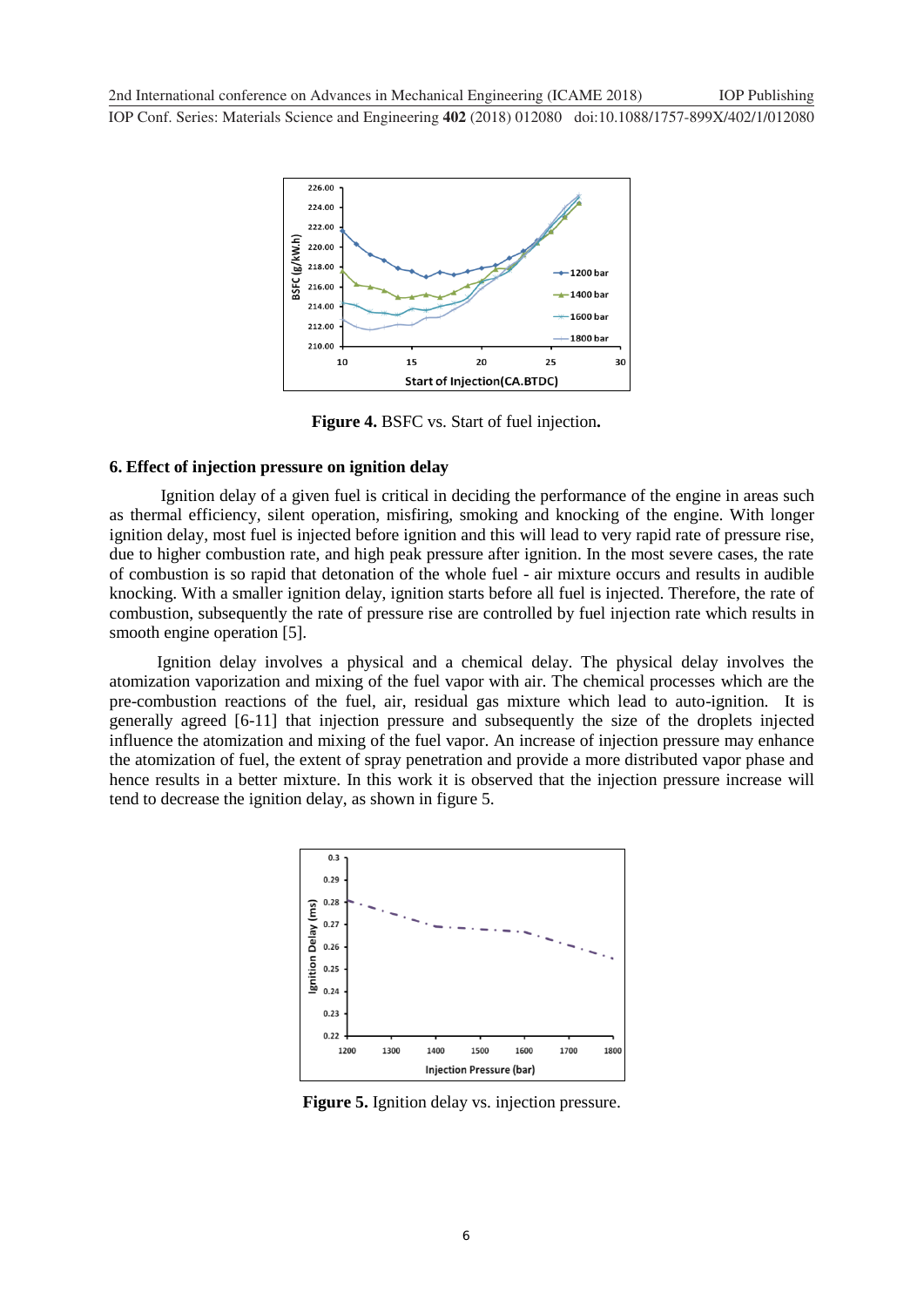#### **7. Effect of Injection Pressure on BSFC, fuelling**

 BSFC varies with injection pressure, showing a marginal decreasing trend with increasing injection pressure. The BSFC decreases by about 2% for the pressure from 1200 bar to 1800 bar. This is due to improved characteristics of the spray, atomization, spray penetration and mixing of fuel with air at higher injection pressures [2]. By increasing injection pressure, the quality of fuel-air mixture in the combustion chamber reaches its peak hence un-burnt fuel is less than the lower injection pressure, which also contributes to the minor improvement in BSFC and fuelling, as shown in figure 6 and figure 7.



**Figure 6.** BSFC vs. injection pressure.



**Figure 7.** Fuelling (cylinder 1) vs. injection pressure.

#### **8. Effect of injection pressure on PFP**

 It is observed that the Peak Firing Pressure of the cylinders increases with Injection Pressure, as seen in figure 8. This increase in Peak Firing Pressure is about 5% for an increase in injection pressure from 1200 bar to 1800 bar. This may be due to the fact that for a given nozzle geometry, with increase in injection pressure the rate of injection also increases as shown in figure 9. This increase in injection rate accounts for an increased fuel amount being injected during the ignition delay period, increases the heat released during the premixed combustion phase and hence the PFP, as predicted by heat release curve in figure 10 and the Pressure Crank angle plot in figure 11. A decrease in PFP could be expected when multiple injections are performed [3], which could be analyzed at a later stage.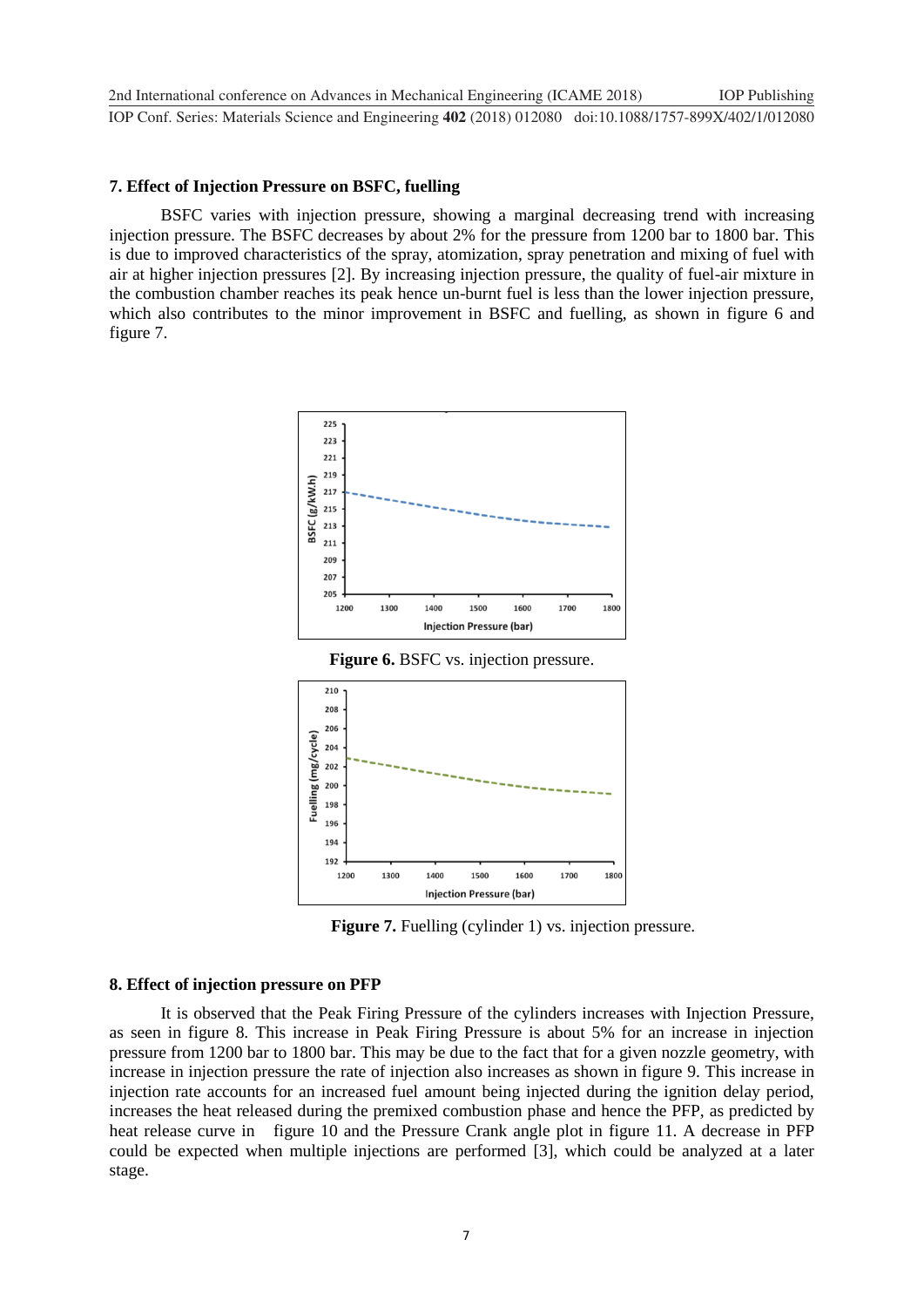**1234567890**''"" IOP Conf. Series: Materials Science and Engineering **402** (2018) 012080 doi:10.1088/1757-899X/402/1/012080



Figure 8. PFP (cylinder 1) vs. injection pressure.



Figure 9. Rate of injection (cylinder 1) vs. crank angle.



**Figure 10.** Rate of heat release (cylinder 1) vs. crank angle.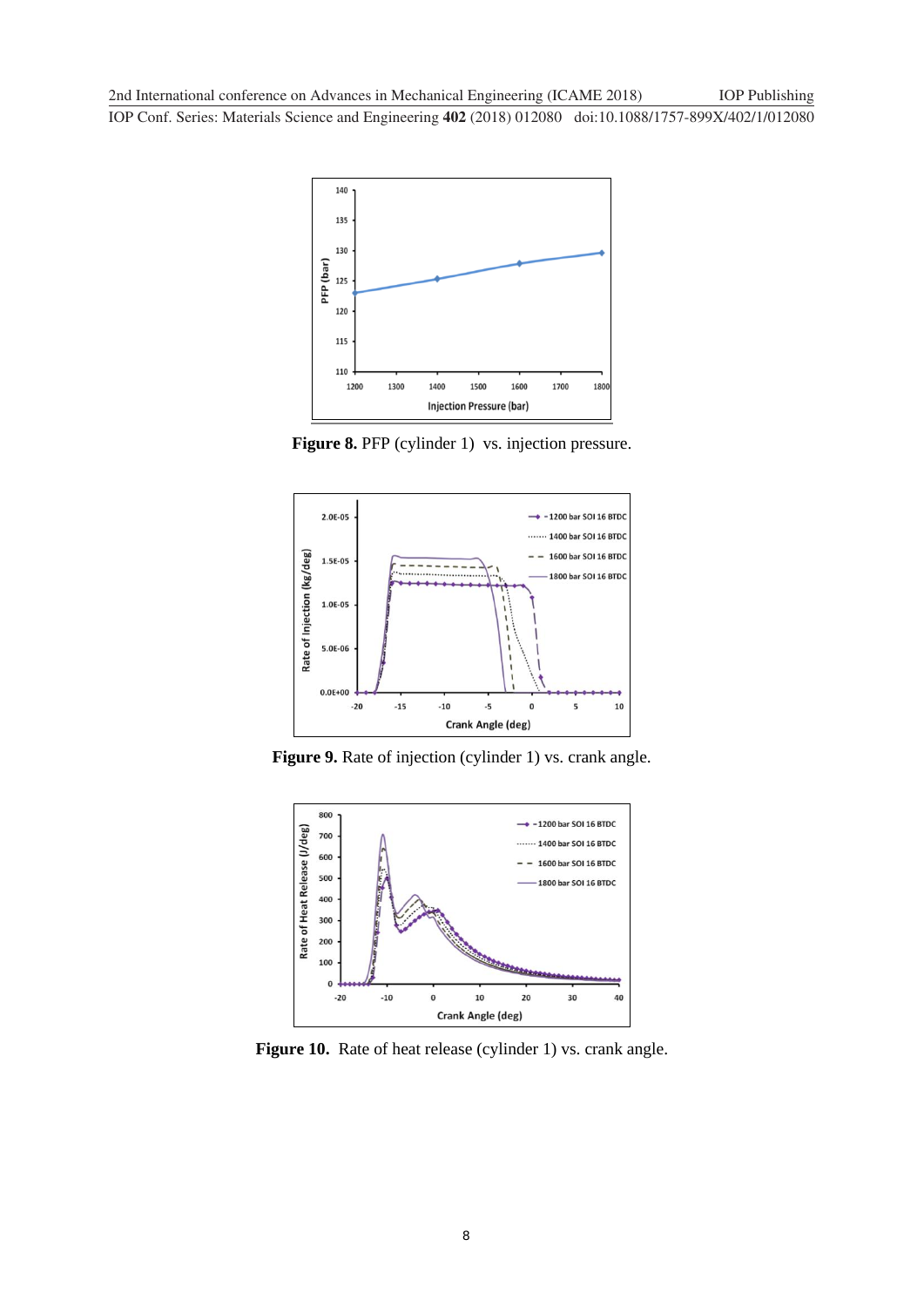**1234567890**''"" IOP Conf. Series: Materials Science and Engineering **402** (2018) 012080 doi:10.1088/1757-899X/402/1/012080 2nd International conference on Advances in Mechanical Engineering (ICAME 2018) IOP Publishing



**Figure 11.** Pressure (cylinder 1) vs. Crank angle.

#### **9. Conclusions**

 The effect of Fuel Injection Pressure on parameters have been studied at 2000 rpm (rated speed) at full load, in order to understand the behaviour of various key engine performance parameters, specific to the engine under consideration, with the constraints as explained above. It was observed, with higher fuel injection pressure, Ignition delay decreases, BSFC decreases by 2% and Peak firing Pressure increases by 5%. This study provides a good insight and direction for future design of combustion parameters including injection timing. The generated data could serve as an input for optimizing the injection strategy and for detailed CFD simulations for further optimization of the combustion package.

### **ABBREVIATIONS**

| vc                 | Injected Fuel Mass in kg(Controlled Value)      |
|--------------------|-------------------------------------------------|
| vc guess           | Initial value for controlled value(kg)          |
| vc upper, vc lower | Upper and lower limit for controlled value (kg) |
| i                  | Integral Control gain (1/Pa)                    |
| $t_{CDUR}$         | Cycle Duration (s)                              |
| <b>BMEP</b> des    | Target BMEP (Pa)                                |
| <b>BMEP</b>        | Current BMEP (Pa)                               |
| PFP                | Peak firing pressure (bar)                      |
| <b>BSFC</b>        | Brake specific fuel consumption (g/kWhr)        |
| CA                 | Crank Angle (deg.)                              |
| <b>BTDC</b>        | Before Top Dead Centre (deg. CA)                |
| SOI                | Start of Injection (deg. CA)                    |